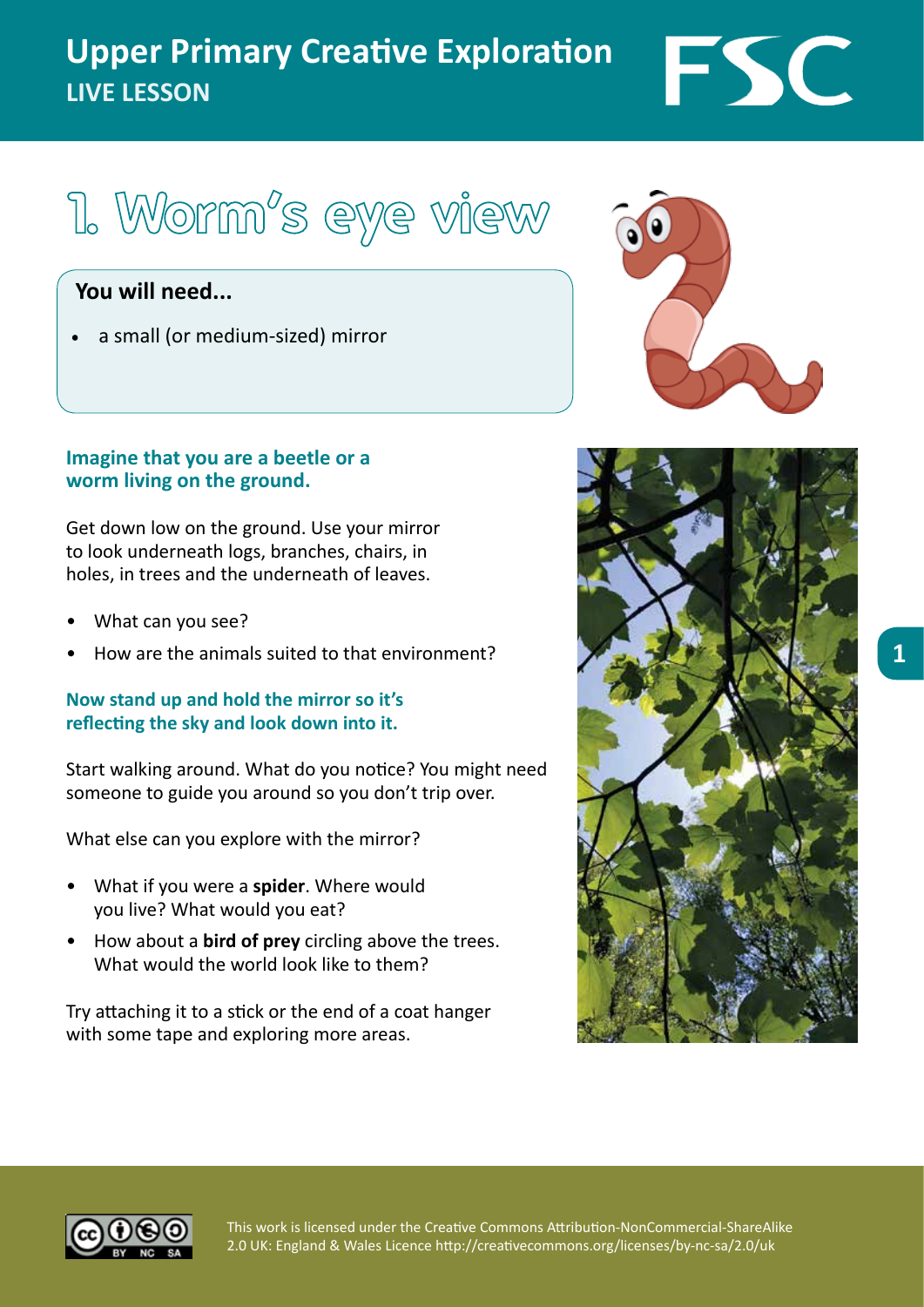## **Upper Primary Creative Exploration LIVE LESSON**



#### **You will need...**

- string
- a compass (or phone app)
- 2 action figures OR animal toys

#### **After you've done some exploring of your area your challenge is to create a map of it using natural materials.**

Imagine yourself to be the size of your toy or just a few centimetres tall. What might this place look like then?

You could use the string to make the outline of your map or use some sticks, leaves or pebbles to make the edge.

Things to think about when making your map or park:

- The scale of your map. How big and how far apart are the places in real life? You could measure by pacing out the distance. How can you make objects the same distance apart on your map?
- How can you represent all the different parts of your place. Is it flat or hilly, are there trees and bushes, buildings, paths, ponds etc?
- Which direction are you facing? How can you add this information to your map?
- When you've finished why not give someone a tour?

They could use the map to find places in real life. Was that easy or difficult? You could make a video filming at the height of your toy, imagining what it might be like to explore there.











This work is licensed under the Creative Commons Attribution-NonCommercial-ShareAlike 2.0 UK: England & Wales Licence http://creativecommons.org/licenses/by-nc-sa/2.0/uk